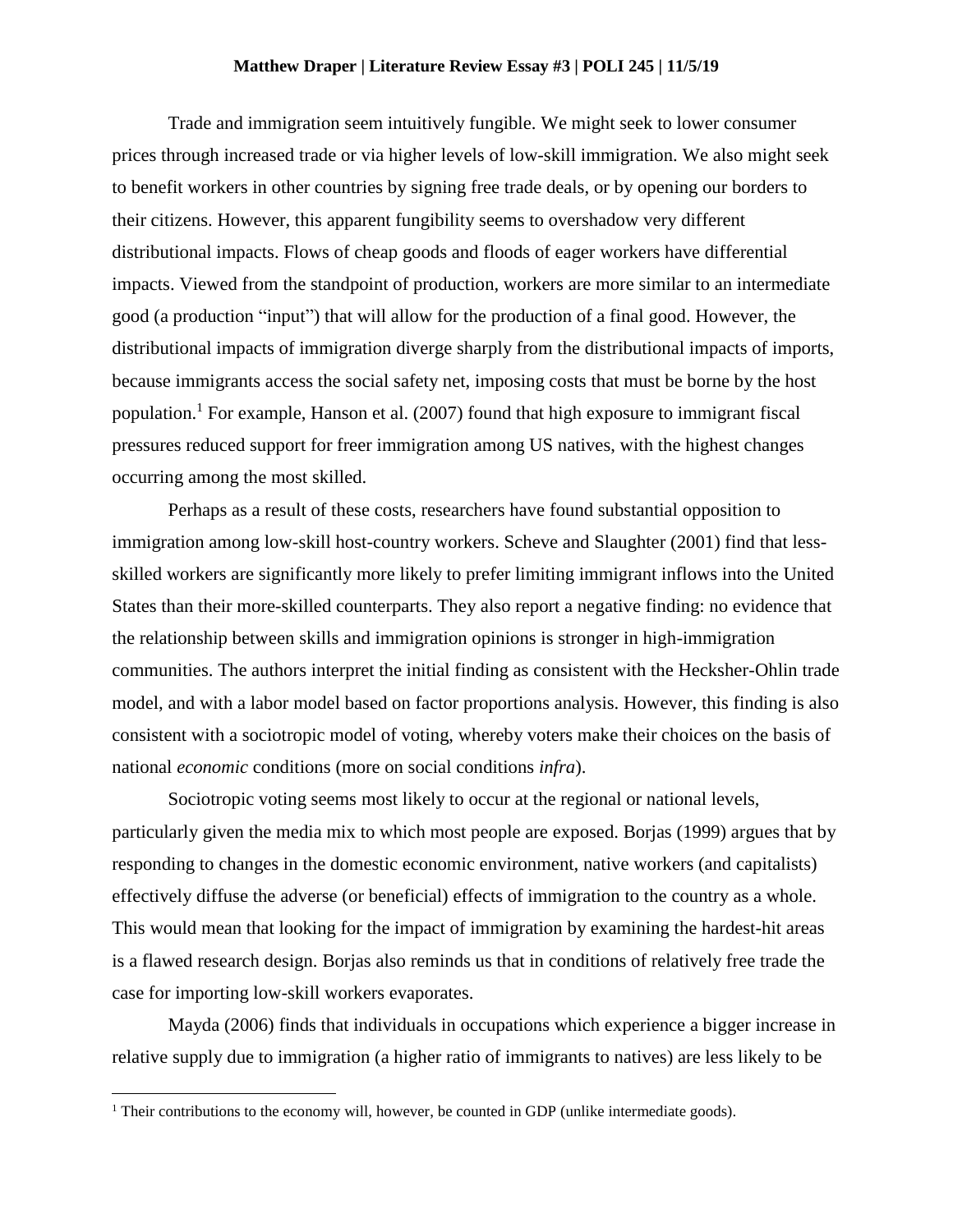pro-immigration. This finding is consistent with a Heckscher-Olin/factor endowments understanding of the labor market. Her paper expands on Scheve and Slaughter (2001) by incorporating a cross-country perspective as well as noneconomic determinants of immigration preferences. Higher per-capita GDP countries are on average less open to immigration. Crucially, Mayda (2006) finds an interesting threshold at a per-capita GDP of \$4,480. Below this point, more years of education correlates with anti-immigration preferences, while above this threshold, more education correlates with increasingly pro-immigration positions. While she finds that noneconomic variables are significantly correlated with immigration policy preferences, these noneconomic determinants do not significantly alter the effects of the economic determinants. Despite this, she says that the analysis shows that the noneconomic determinants explain more variance than the economic variables. A fascinating result here is that perceptions matter enormously – 14% of the difference between Hungary and Canada, for instance, was attributable to perceptions of the link between immigrants and crime rates.

One of the least controversial findings in this literature is that low-skill natives tend to oppose immigration. Mayda et al. (2018) find that an increase in low-skill immigration pushes voters towards the Republican Party, while an increase in high-skill immigration decreases the Republican vote share. In non-urban, low-skill counties with high local public spending, lowskill immigration was associated with substantial increases in the Republican vote share. The authors argue that this finding is consistent with an explanation in which natives prefer high-skill immigrants, and their response to less-educated immigrants is negative, and stronger where the native population is less-educated. I conjecture two possible reasons why low education might induce hostile attitudes towards immigrants. First, poorly-educated natives might realize that their low levels of education make them particularly vulnerable to immigration. Second (and to me more plausible), education might have a moderating effect on nativist sentiment.

In an examination of the first of these propositions, Hainmueller et al. (2015) find no evidence that individuals are systematically more likely to oppose the immigration of workers possessing skills similar to their own. Instead, workers of all types express greater support for inflows of high-skill rather than low-skill immigrants, with the most skilled natives attaching the largest premium to high-skill immigration. Although support does seem to vary by industry, the

2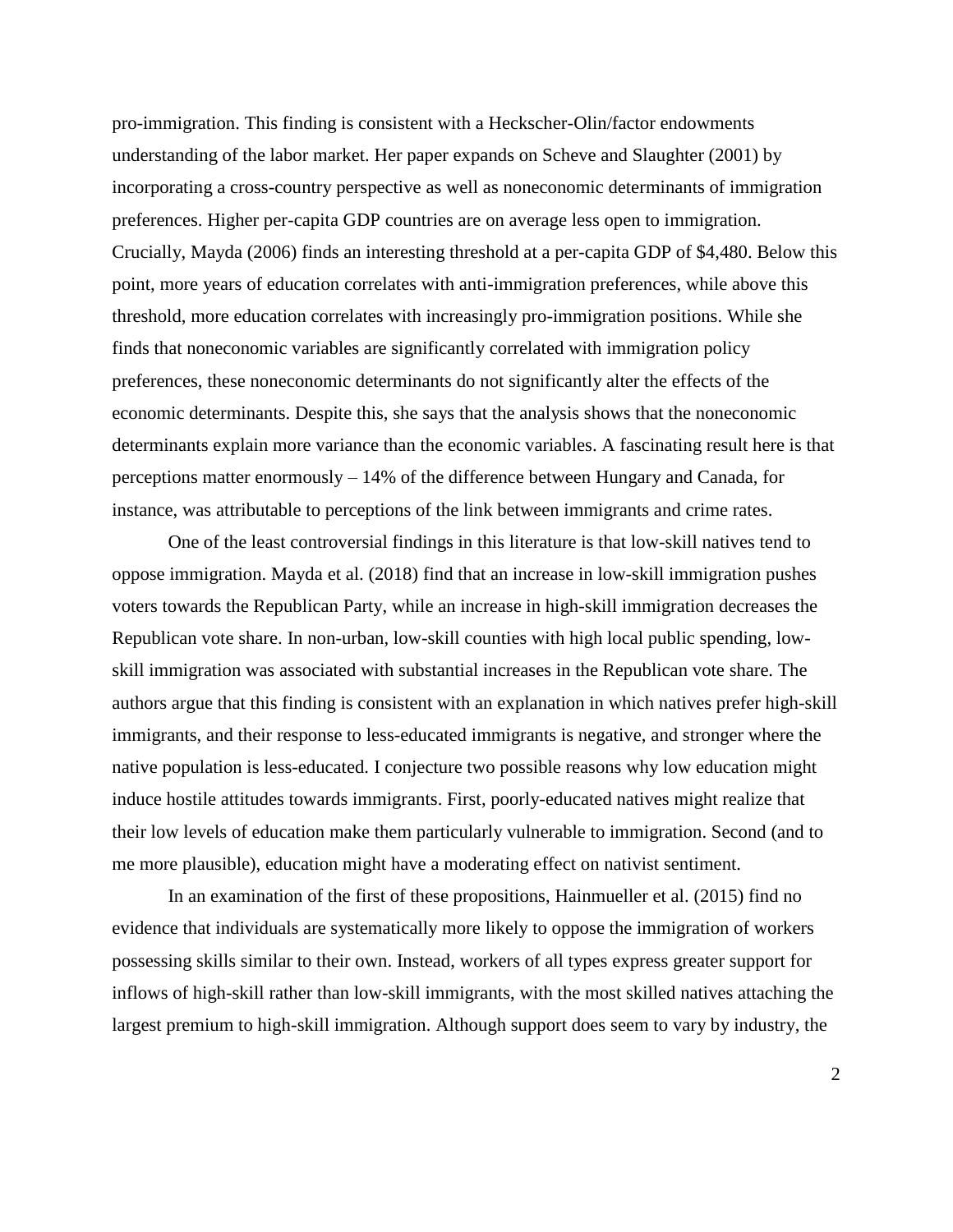authors argue that this variation is mostly explained by individual characteristics of the respondents rather than by features of the industries in question. Notably, the authors found that only 21% of American workers favored expanding immigration, female and older workers opposed immigration increases more than male and younger workers, and native workers looked unfavorably on immigrants described as unfamiliar with American values and traditions. The authors describe these findings as consistent with the Hecksher-Olin model, but dramatically inconsistent with the factor-proportions and specific-factors models, because these models anticipate that highly skilled natives should oppose inflows of highly skilled immigrants but should exhibit less concern about the inflow of low-skilled immigrants. They argue that these results are broadly consistent with ethnocentric and sociotropic accounts of voter attitudes towards immigration.

It would be helpful to know how much voters are tracking the net burden on the welfare state. In a cross-national study examining this question, Facchini and Mayda (2009) examine welfare-state determinants of individual attitudes towards immigrants and the interaction of these factors with labor market drivers of preferences. They find that the probability that an individual is pro-immigration is a function of that person's skill. In countries where the relative skill composition of natives to immigrants is high, as skill increases so does pro-immigration bias, and where natives are less-skilled compared to immigrants, increases in skill correlate with antiimmigration sentiment. However, in a model where taxes are increased to maintain the present rate of transfer payments, pro-immigrant sentiment evaporates among high earners. The authors speculate that what matters to voters is the net burden on the welfare state, and they find that skill and income have opposite effects on individual attitudes (despite their positive correlation with one another). I speculate that whether immigrants are seen as a net benefit or burden has a lot to do with the time horizon people are using to evaluate the phenomenon, and further that media organizations play a large role in framing the timeframe on which the evaluation should take place. Young immigrants may, for example, be a drain for five years and a net benefit after fifteen. It may also be the case that while the first generation of immigrants is a drain on the social safety net, future generations confer net benefits.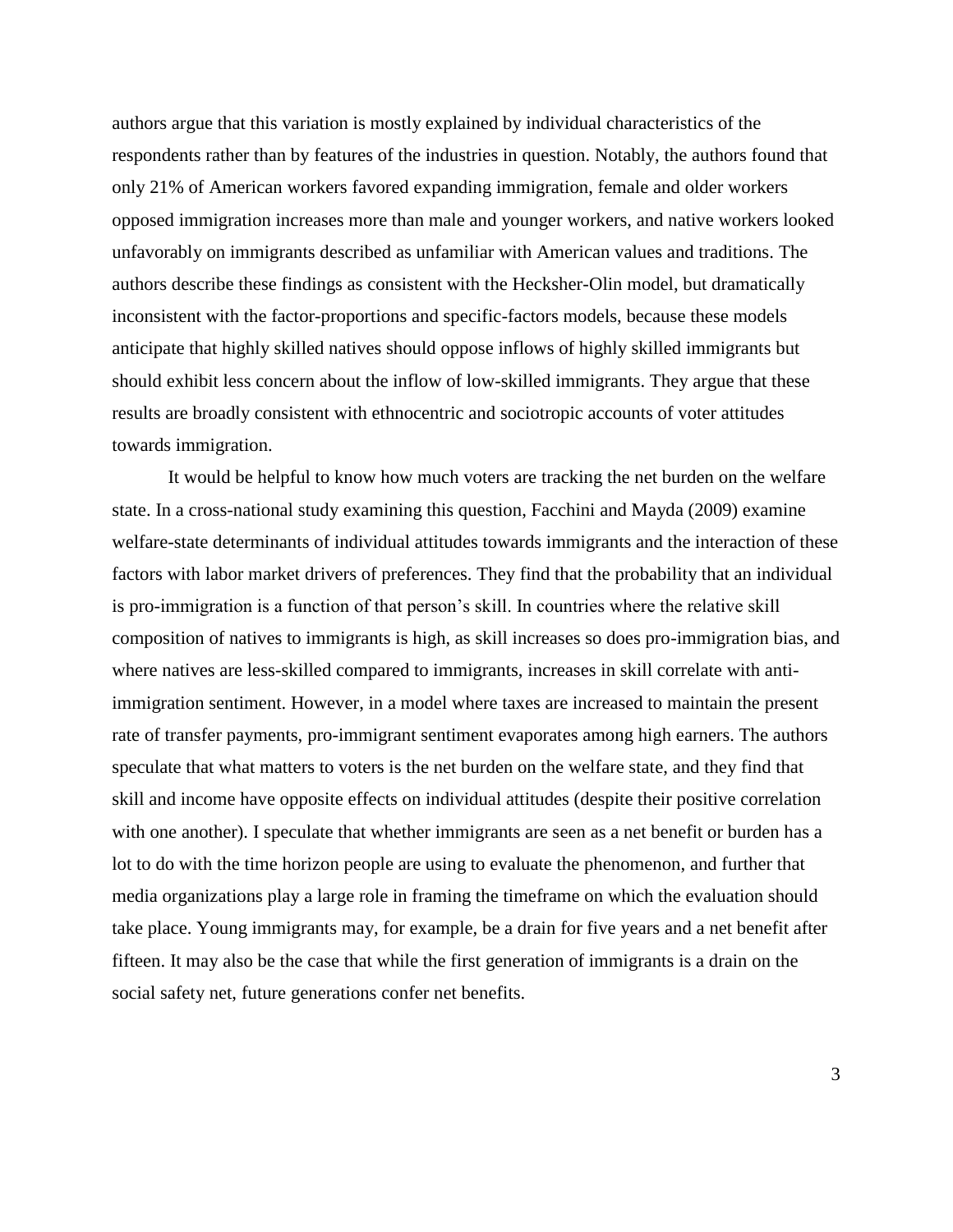If immigration is so important to voters, it might seem to make sense to allow them to shape immigration policy directly. Unfortunately, voters (at least in Switzerland) seem to care a great deal about the particular characteristics of immigrants. Hainmueller and Hangartner (2013) found significant variance in the naturalization success of immigrants to Switzerland during a period where cantons actually voted directly on naturalization applications.<sup>2</sup> National origin was by far the most significant predictor of immigration success, and observably similar applicants faced dramatically different rejection rates depending on the applicants' country of origin. Immigrants from the Balkans and Turkey faced the highest probability of rejection (nearly 40% higher than similarly situated applicants from northern and western Europe). Other immigrant attributes such as economic credentials and duration of residency also affect naturalization success, but to a much lesser degree, while language skills and successful assimilation play virtually no role. In general, the authors attribute about 40% of the measured differences in immigration opposition may be due to "statistical discrimination," while the remaining 60% is caused by "taste-based discrimination". Finally, the authors found that discrimination against specific immigrant groups responds dynamically to changes in the groups' relative size. Discrimination against applicants from Turkey and the Balkans increased when the size of those groups grew rapidly in the mid-1990s, while discrimination against southern Europeans abated as their relative size decreased during the same period. It seems clear (to me at least) that the national origins considered in this study are proxying for skill level, so it is unclear whether the ethnocentric conclusions drawn by the authors are in fact warranted. I would be interested to see a follow-up disaggregating these factors, for example a study that compared Swiss reactions to highly-skilled Turkish immigrants with reactions to unskilled Italians.

Despite the complications in the fungibility argument with which I began, there seem to be definite substitution effects between trade and immigration. Hatton and Williamson (2006) begin with a policy paradox – labor-scarce economies a century ago featured restricted trade but unrestricted immigration, while labor-scarce economies today exhibit precisely the reverse – restricted immigration but unrestricted trade. The authors argue that this paradox can be explained by sharp decreases in the costs of migration, changes in the immigrant mix towards

l

<sup>&</sup>lt;sup>2</sup> This seems, to put it mildly, a bad idea.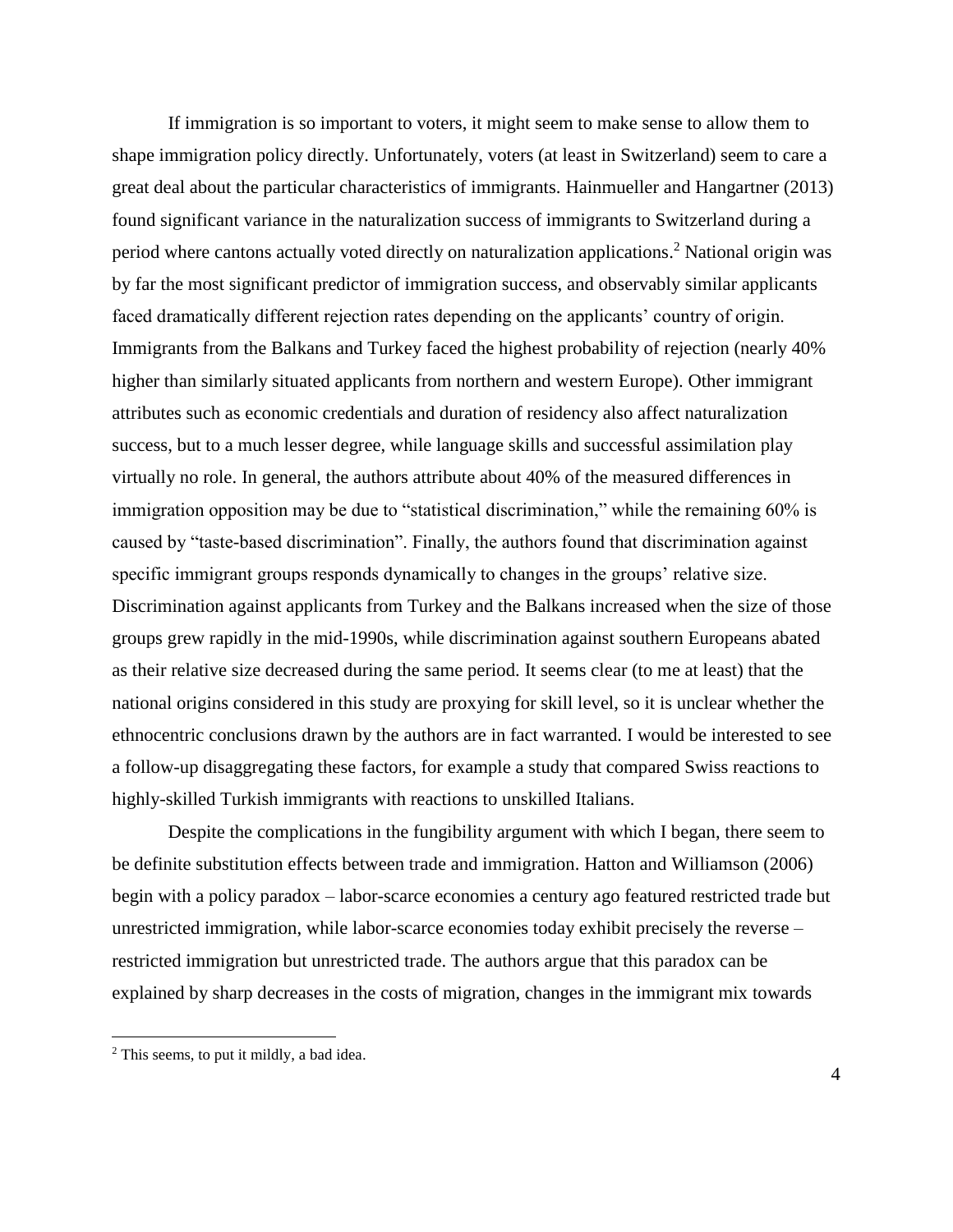poorer source countries, an increased wealth gap between source and destination countries, and an increase in absolute immigrant numbers (I question the accuracy of this last claim). The authors don't incorporate Borjas' conjecture about the substitutability of trade and immigration, but it seems to fit their argument perfectly. One of their findings is worth quoting in full: "The richer the country, the greater the immigration 'threat' from low income countries. For those well below the skills of the median voter, the threat is labor market competition. For the median voter, however, the threat is the fiscal implications of [to?] the welfare state." This appears, to me, to be the correct analysis. Hecksher-Olin tells us that apparently discordant positions on immigration may be explained by the same set of factors. The Hatton and Williamson finding may permit the reverse conclusion. Apparently monolithic opposition to immigration may actually be occurring for different reasons. The symmetry in both of these arguments seems to be traceable to the fact that trade and immigration are in some sense broadly fungible. In this way, it seems possible for both trade and immigration to feature similar distributional impacts while the policy environment favors emphasizing either one mechanism or the other, but not both.